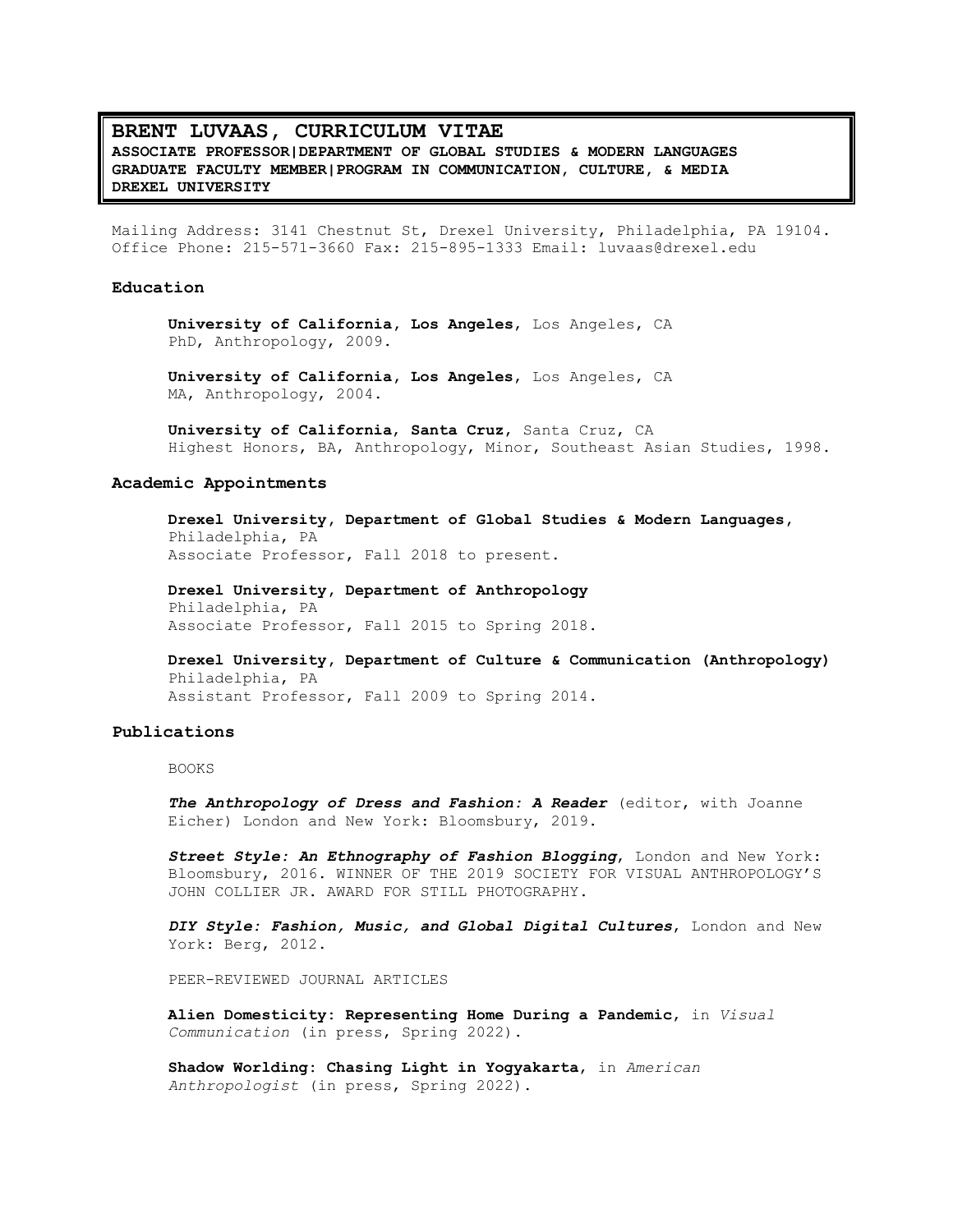**Smudged Windows: Scenes from Home During a Pandemic**, in *Visual Studies* 36(2): 85-105, 2021.

**Intimate Alienation: Street Photography as a Mediation of Distance**, in *Photographies* 14(2): 287-306, 2021.

**The Philadelphia Look: Exploring Urban Place-Making through Street Style Photography**, in *City &* Society: 32(2): 345-367, 2020.

**Unbecoming: The Aftereffects of Autoethnography**, in *Ethnography* 20(2): 245-262, 2019.

**The Camera and the Anthropologist: Reflections on Photographic Agency**, in *Visual Anthropology* 32(1): 76-96, 2019.

**Street Style Geographies: Re-Mapping the Fashion Blogipelago**, in *International Journal of Fashion Studies 5(2):* 289-308, 2018*.*

**Post No Bill: The Transience of New York City Street Style**, in *Fashion Studies* 1(1): 1-20, 2018: https://doi.org/10.38055/FS010101.

**The Affective Lens**, in *Anthropology & Humanism* 42(2): 163-179, 2017.

**What Does a Fashion Influencer Look Like? Portraits of the Instafamous**, in *Fashion, Style, and Popular Culture* 4(3): 341-364, 2017.

**Internet Famous in Real Life: Becoming a Street Style Star at New York Fashion Week**, in *Cultural Anthropology* 31(2): https://web.archive.org/web/20181213213914/https://culanth.org/photo\_e says/7-internet-famous-in-real-life-becoming-a-street-style-star-at new-york-fashion-week, 2016.

**Indonesian Fashion Blogs: On the Promotional Subject of Personal Style**, in *Fashion Theory* 17(1): 55-76, 2013.

**Shooting Street Style in Indonesia: A Photo Essay,** in *Clothing Cultures* 1(1): 59-81, 2013.

**Material Interventions: Indonesian DIY Fashion and the Regime of the Global Brand**, in *Cultural Anthropology* 28(1): 127-143, 2013.

**Exemplary Centers and Musical Elsewheres: Performing Authenticity and Autonomy in Indonesian Indie Music**, in *Asian Music* 44(2): 95-114, 2013.

**Third World No More: Re-Branding Indonesian Streetwear**, in *Fashion Practice* 5(2): 203-228, 2013.

**Designer Vandalism: Indonesian Indie Fashion and the Cultural Practice of Cut 'n' Paste** in *Visual Anthropology Review* 26(1): 1-16, 2010. *Visual Anthropology Review's number one most downloaded article.*

**Dislocating Sounds: The Deterritorialization of Indonesian Indie Pop**, in *Cultural Anthropology* 24(2): 246-279, 2009.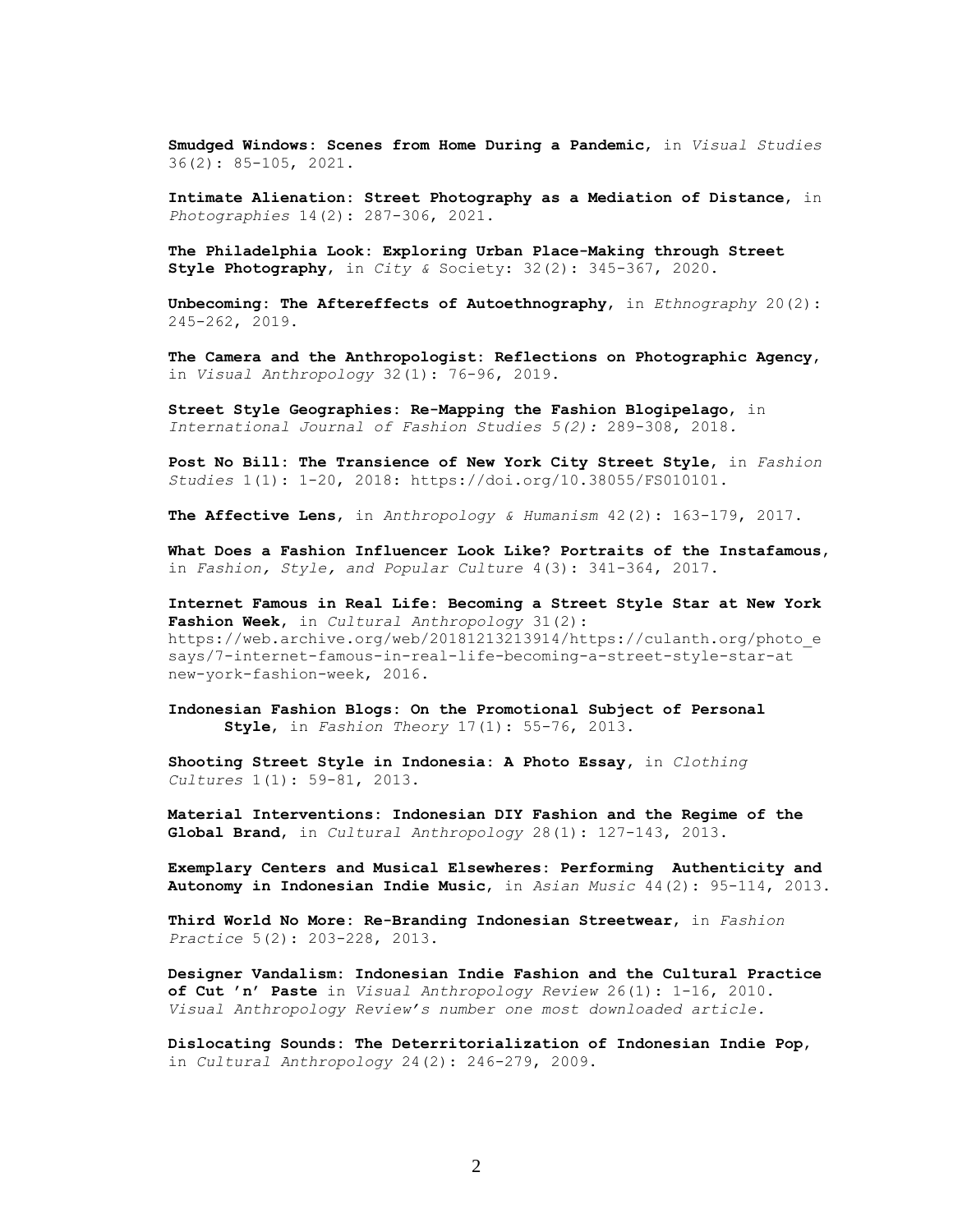**Re-Producing Pop: The Ambivalent Aesthetics of a Contemporary Dance Music**, in *International Journal of Cultural Studies* 9(2): 167-187, 2006.

BOOK CHAPTERS

*Urban Parallax: Jakarta Through a Street Photographer's Lens*, in *A History of Photography in Indonesia*, Brian Arnold, ed. Amsterdam: University of Amsterdam Press (in press, Fall 2022).

*Influence Fatigue: Affect and Autoethnography in Social Media Research*, in *Creator Culture: An Introduction to Global Social Media Entertainment*, Stuart Cunningham and David Craig, eds, New York University Press: 57-74, 2021.

**Introduction to Part X: Global Fashion & Reinvention**, in *The Fashion Business Reader*, Joseph Hancock II and Anne Peirson-Smith, eds, Bloomsbury, 2019.

**Designer Vandalism: Indonesian Indie Fashion and the Cultural Practice of Cut 'n' Paste**, reprint of article for *Cultural Anthropology: A Reader for a Global Age*, Kenneth J. Guest, ed. New York: W.W. Norton & Company, 2017.

**Urban Fieldnotes: An Auto-Ethnography of Street Style Blogging**, in *Fashion Studies: Research Methods, Sites and Practices*, edited by Heike Jenss, Bloomsbury: 83-100, 2016.

BOOK REVIEWS

*Review of Contemporary Indonesian Fashion: Through the Looking Glass*, Lopez y Royo, Alessandra, in the *International Journal of Fashion Studies* (forthcoming, Spring 2021).

*Review of Photography in Southeast Asia: A Survey,* Wubin, Zhuang, in *the Journal of Burmese Studies* 20(2): 407-409, 2018.

*Review of Asians Wear Clothes on the Internet: Race, Gender, and the Work of Personal Style Blogging*, Pham, Minh-Ha T., in *The International Journal of Fashion Studies* 3(2), 323-332, 2016.

*Review of Kids on YouTube: Technical Identities and Digital Literacies*, Lange, Patricia, in *American Ethnologist* 42(4): 792-793, 2015.

**Review of** *Shanghai Street Style*, Karaminas, Vicki and Toni Johnson Woods, in *Critical Issues in Men's Fashion* 1(1): 87-89, 2013.

**Review of** *Spiritual Economies: Islam, Globalization, and the Afterlife of Development*, Rudnyckyj, Daromir,in PoLAR: *Political and Legal Anthropology Review* 35(1): 141-143, 2012.

**Review Essay:** Modern Cacophonies. Jeremy Wallach, *Modern Noise, Fluid Genres Popular Music in Indonesia, 1997–2001* and Emma Baulch, *Making Scenes: Reggae, Punk, and Death Metal in 1990s Bali*, in *Indonesia*, 88 (October 2009): 175-183, 2009.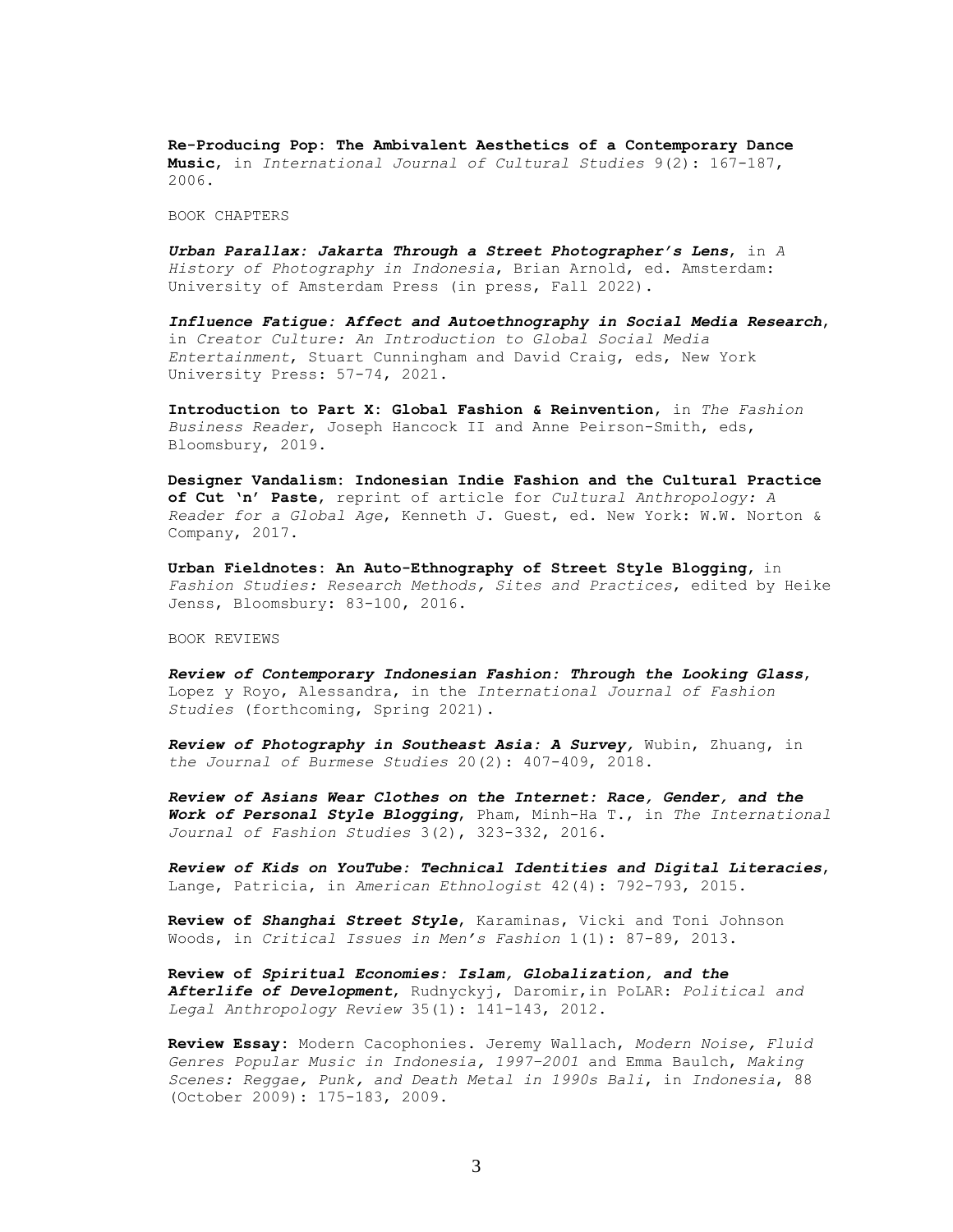MISCELLANEOUS SHORTER PUBLICATIONS

**Seeing the Streets as an Ethnographer and Street Photographer: A Response to Jerome Crowder's Commentary**, in *Anthropology & Humanism* 42(2): 189-193, 2017.

**The Continuous Labor of Fashion**, in *Anthropology News*, September/October 2017: 10-13.

**Ethnography and Street Photography: Two Arts of Serendipity**, in *Anthropology News,* March 10, 2017: http://www.anthropologynews.org/index.php/2017/03/10/ethnography-and street-photography-two-arts-of-serendipity/

**Design: Temporality: Deviation**, in *Cultural Anthropology's Correspondences:* https://culanth.org/fieldsights/893-design-and temporality-deviation (invited submission), June 10, 2016.

**How Money Killed the Street Style Star**, in *The Sunday Times*, April 3, 2016.

**Introduction:** *Leviathan and the Entangled Lives of Species*, co-authored with Mark Westmoreland, in *Visual Anthropology Review* 31(1): 1-3, 2015.

**A Scholar's Guide to Fashion & Anthropology**, in *Bloomsbury Fashion Photography Archive* (invited submission), 2015*.*

**Streetstyle: A Brief History of a Concept**, in *Bloomsbury Fashion Photography Archive* (invited submission), 2015*.*

**Photographing Street Style: Bill Cunningham and Beyond**, in *Bloomsbury Fashion Photography Archive* (invited submission), 2015.

**Forging Deeper into the Wilderness: The State of Visual Anthropology Today**, in *American Anthropologist* 116(3): 652-653, 2014.

**Indonesia's Generation DIY**, in *Generation X Goes Global: Mapping a Youth Culture in Motion*, Christine Henseler (ed), London and New York: Routledge: 76 (invited submission), 2012.

**Indonesian Indie (DIY) Fashion**, *Berg Encyclopedia of World Fashion and Dress*, Volume 4, online exclusive, Joanne Eicher (ed), Oxford and New York: Berg Publishers (invited submission), 2011.

**The Indie Takeover**, in *Inside Indonesia* 95 (January-March 2009). Electronic document, http://www.insideindonesia.org/edition-95/the indie-takeover (peer reviewed), 2009.

**Global Fashion, Remixed**, in *Inside Indonesia* 92 (April-June 2008). Electronic document, http://www.insideindonesia.org/edition-92/global fashion-remixed (peer reviewed), 2008.

PHOTOGRAPHIC WORKS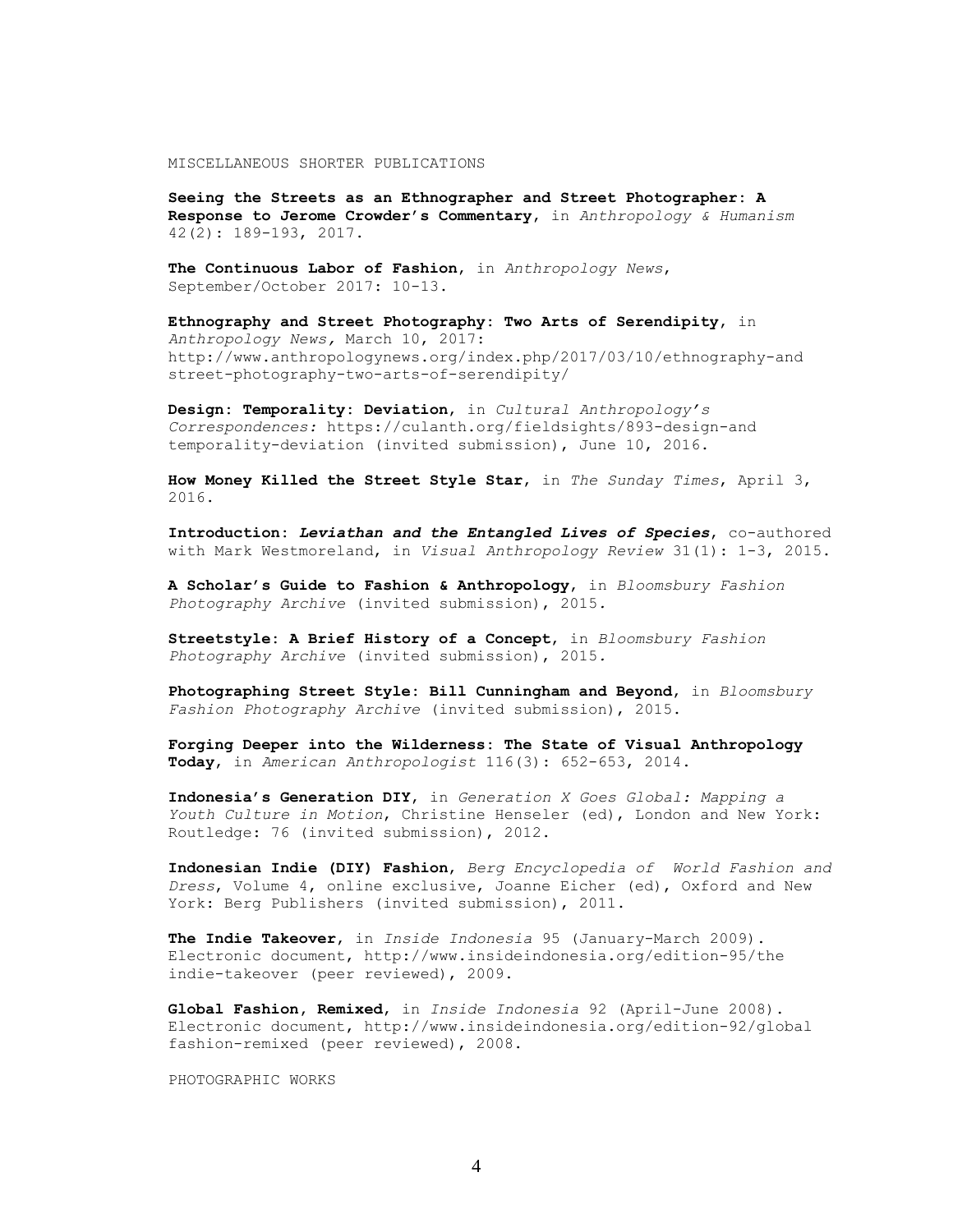**(Not) Getting Paid to Do What You Love**, by Brooke Erin Duffy, New Haven and London: Yale University Press, Figures 1 and 3, 2017.

**Brand/Story: Cases and Explorations in Fashion Branding, 2<sup>nd</sup> Edition, by** Joseph Hancock, New York: Fairchild Books, Figures 2.8, 2.9, and 13,2, 2016.

**The Visible Self: Global Perspectives on Dress, Culture and Society**, 4th Edition, by Joanne Eicher and Sandra Evenson, New York: Fairchild Books, Figures 12.7 and 12.9, 2014.

JOURNAL ISSUES EDITED

*Visual Anthropology Review* (with Mark Westmoreland), the journal of the Society for Visual Anthropology, Malden, MA: Wiley-Blackwell 31:2, 2015.

*Visual Anthropology Review* (with Mark Westmoreland), the journal of the Society for Visual Anthropology, special issue of the film *Leviathan* and *Engaging Visual Anthropology in the Entangled Lives of Species*, Malden, MA: Wiley-Blackwell 31:1, 2015.

*Visual Anthropology Review* (with Mark Westmoreland), the journal of the Society for Visual Anthropology, Malden, MA: Wiley-Blackwell 30: 2, 2014.

*Visual Anthropology* **Review** (with Mark Westmoreland), the journal of the Society for Visual Anthropology, special issue on *New Ethnographic Film in the New China,* Malden, MA: Wiley-Blackwell, 30: 1, 2014.

*Visual Anthropology* **Review** (with Mark Westmoreland), the journal of the Society for Visual Anthropology, Malden, MA: Wiley Blackwell 29: 2, 2013.

*Visual Anthropology Review* (with Laura A. Lewis), the Journal of the Society for Visual Anthropology, Malden, MA: Wiley-Blackwell 29: 1, 2013.

### **Grants, Fellowships, and Honors**

EXTERNAL AWARDS

**The John Collier Jr. Award for Still Photography**, for the book *Street Style: An Ethnography of Fashion Blogging*, awarded by the Society for Visual Anthropology, 2019.

EXTERNAL GRANTS

**American Institute for Indonesian Studies (AIFIS)/Luce Foundation Fellowship**, for summer research in Indonesia, \$6,000, 2018.

**Fulbright-Hays Doctoral Dissertation Research Abroad Program**, grant for PhD research in Indonesia, US Department of Education, \$16,500, 2006.

**Pacific Rim Research Program**, full grant for PhD research in Indonesia, University of California, \$15,959, 2006.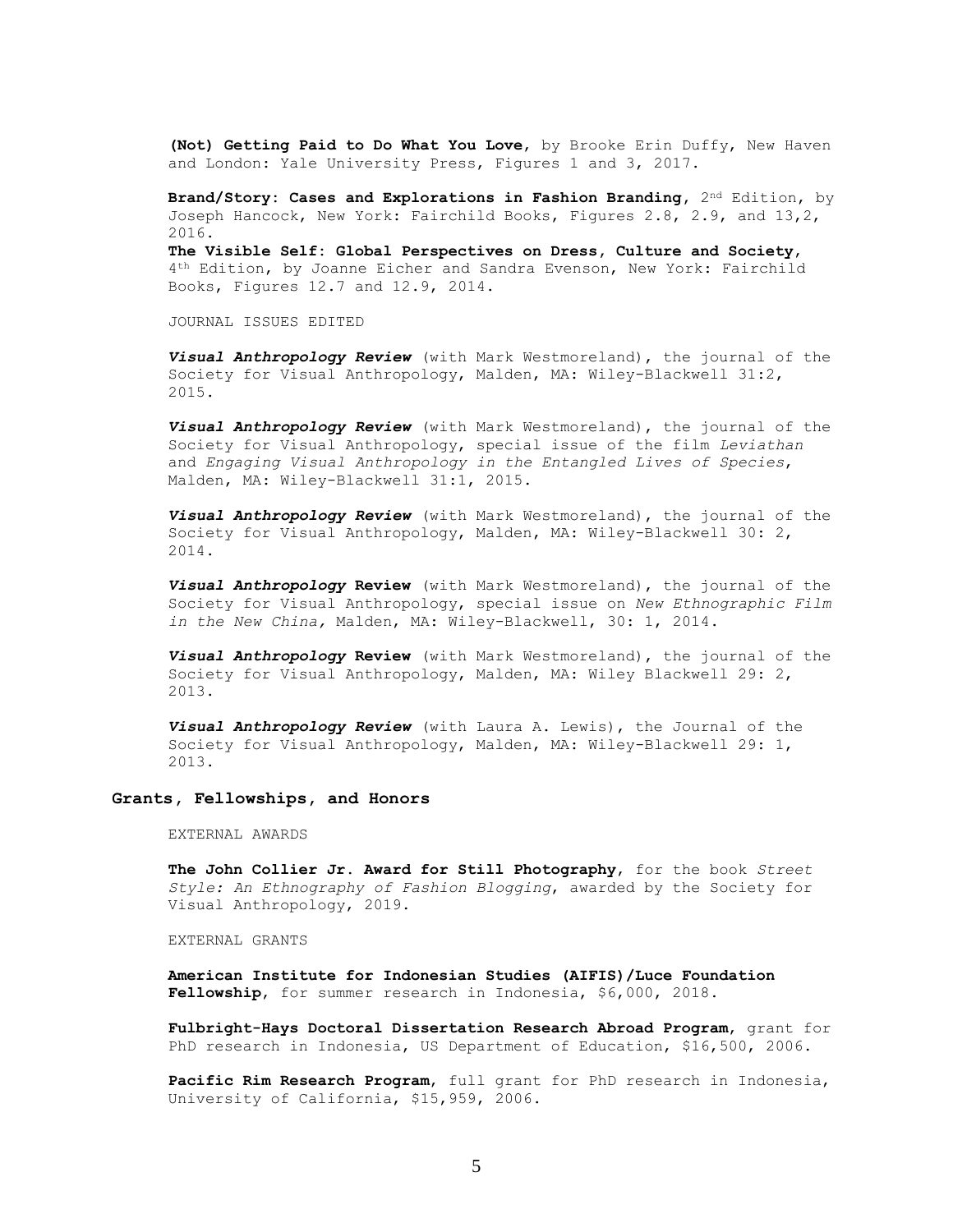**Foreign Language and Area Studies Fellowship**, for advanced independent study of the Indonesian language, US Department of Education (offered by institution but declined by candidate), 2005.

**Foreign Language and Area Studies Fellowship**, for advanced independent study of the Indonesian language under the supervision of Professor Geoffrey Robinson, US Department of Education, 2004.

**Honorable Mention**, Graduate Research Fellowship, National Science Foundation, 2004.

**Foreign Language and Area Studies Fellowship**, for advanced study of the Indonesian language at the Southeast Asian Studies Summer Institute, University of Wisconsin, Madison, US Department of Education, 2004.

INTERNAL GRANTS/FELLOWSHIPS

**Curricular Development Grant**, for revising and expanding the course Anthropology 101/Global Studies 100: Introduction to Cultural Diversity, College of Arts and Sciences, Drexel University, \$3,000, 2020.

**Scholarly and Creative Activity Award,** grant for research on street photography in New York and Paris, Drexel University, \$10,730, 2017.

**Chancellor's Dissertation Year Fellowship**, UCLA Graduate Division,\$19,000 plus tuition and healthcare, 2008.

**Student Conference Travel Grant**, for presentation at the SCA annual meeting in Long Beach, California, Society for Cultural Anthropology, 2008.

**Conference Travel Grant**, for presentation at the American Anthropological Association annual meeting in Washington, DC, UCLA Department of Anthropology, 2008.

**Quality of Graduate Education Data Analysis Fellowship**, UCLA Graduate Division, 2007.

**Conference Travel Grant**, for presentation at Media-Asia Research Group conference in Miri, Malaysia, UCLA Department of Anthropology, 2006.

**Graduate Research Mentorship**, UCLA Graduate Division, 2005.

**Graduate Summer Research Mentorship**, UCLA Graduate Division, 2005.

**Student Conference Travel Grant**, for presentation at the SANA annual meeting in Atlanta, Georgia, Society for the Anthropology of North America, 2004.

**Conference Travel Grant**, for presentation at the Hawaii International Conference on Arts and Humanities, UCLA Department of Anthropology, 2004.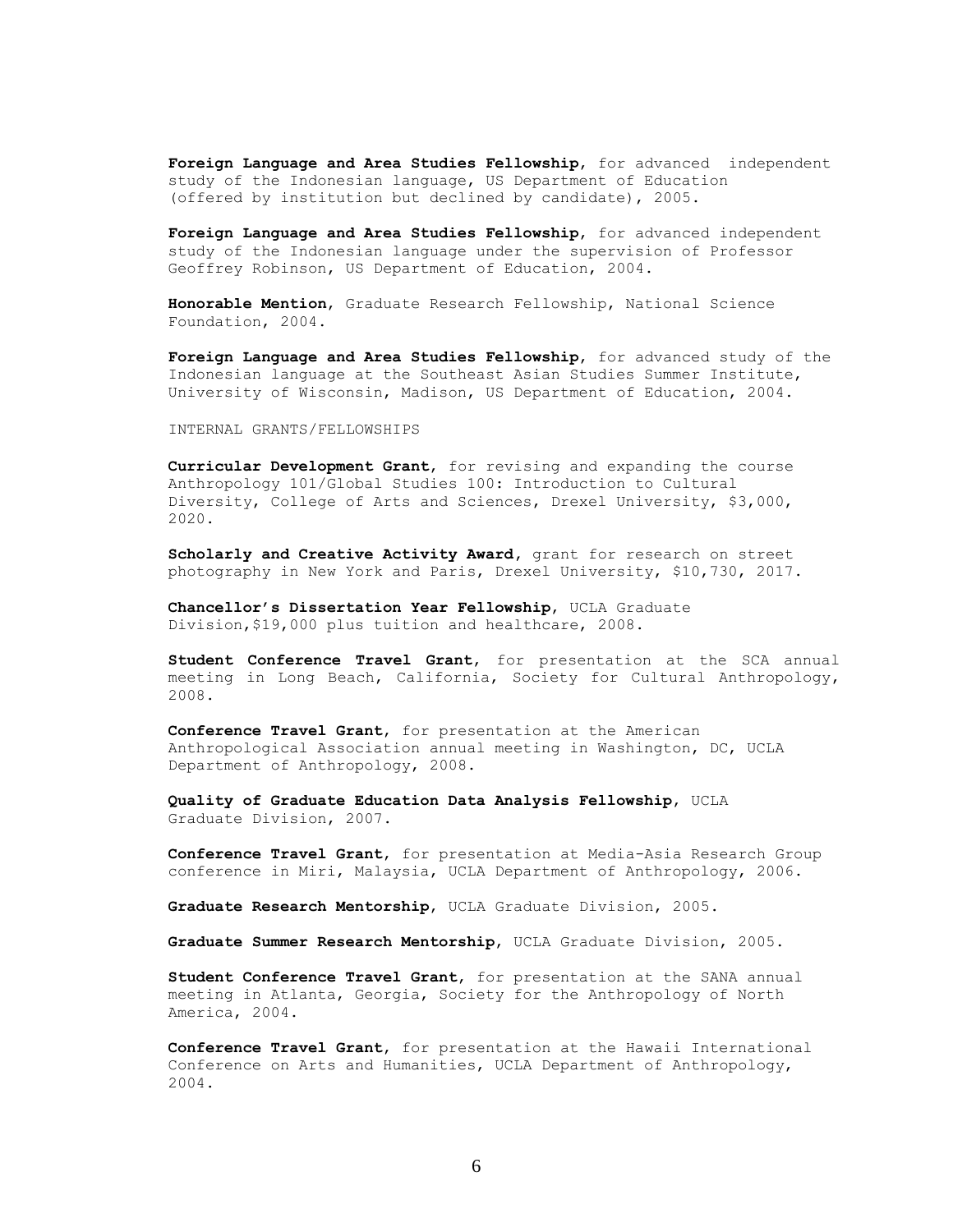**Research Travel Grant**, for preliminary PhD research in Indonesia, UCLA Department of Anthropology, 2004.

**Teaching Assistantship**, UCLA Department of Anthropology, 2004.

 **Department of Anthropology Fellowship**, UCLA Department of Anthropology, 2002.

HONORS

**Student Marshall**, UCLA Doctoral Commencement Ceremony, 2009.

**Highest Honors in the Major**, UCSC Department of Anthropology, 1998.

**College Honors**, Porter College, UCSC, 1998.

**Honors for Senior Thesis**, UCSC Department of Anthropology, UCSC, 1998.

#### **Conference Presentations**

INVITED PRESENTATIONS/LECTURES

**Leaving the Strange Strange: Reflections on Ethnographic Photography,** presented for the Anthropology Society, University of Aberdeen, Aberdeen, Scotland, 2020.

**The Streets Are Still Analogue, Aren't They?: Digital Photography and the Hypermediated City,** presented as part of the Science, Technology, and Society works in progress series, Drexel University, Philadelphia, Pennsylvania, 2020.

**Opaque Portraits,** project presented at "Theorizing Portraits in the 21st Century: Images of Social Engagement, Cultural Encounters, and Political Recognition," University of Southern California, Los Angeles, California, 2019.

**Seeing What is There: A Discussion of Street Photography as Urban Investigation**, panel discussion featuring Soeprapto Soedjono, moderated by Aji Susanto Anom, Institut Seni Indonesia (Art Institute of Indonesia), Yogyakarta, Indonesia, 2019.

**INSTA-CITIES: Street Photography, Social Media, and the Changing Urban Imagination**, seminar at the Asia Research Institute, National University of Singapore, Singapore, 2018.

**Visualizing Unseen Realities: Photography for Social Purposes,** chaired seminar featuring artist Alecia Neo and photojournalist Tom White, Asia Research Institute, National University of Singapore, Singapore, 2018.

**Fashion + Social + Media: Influencers in the Age of Instagram**, symposium at Annenberg School of Communication, University of Southern California, Los Angeles, California, 2017.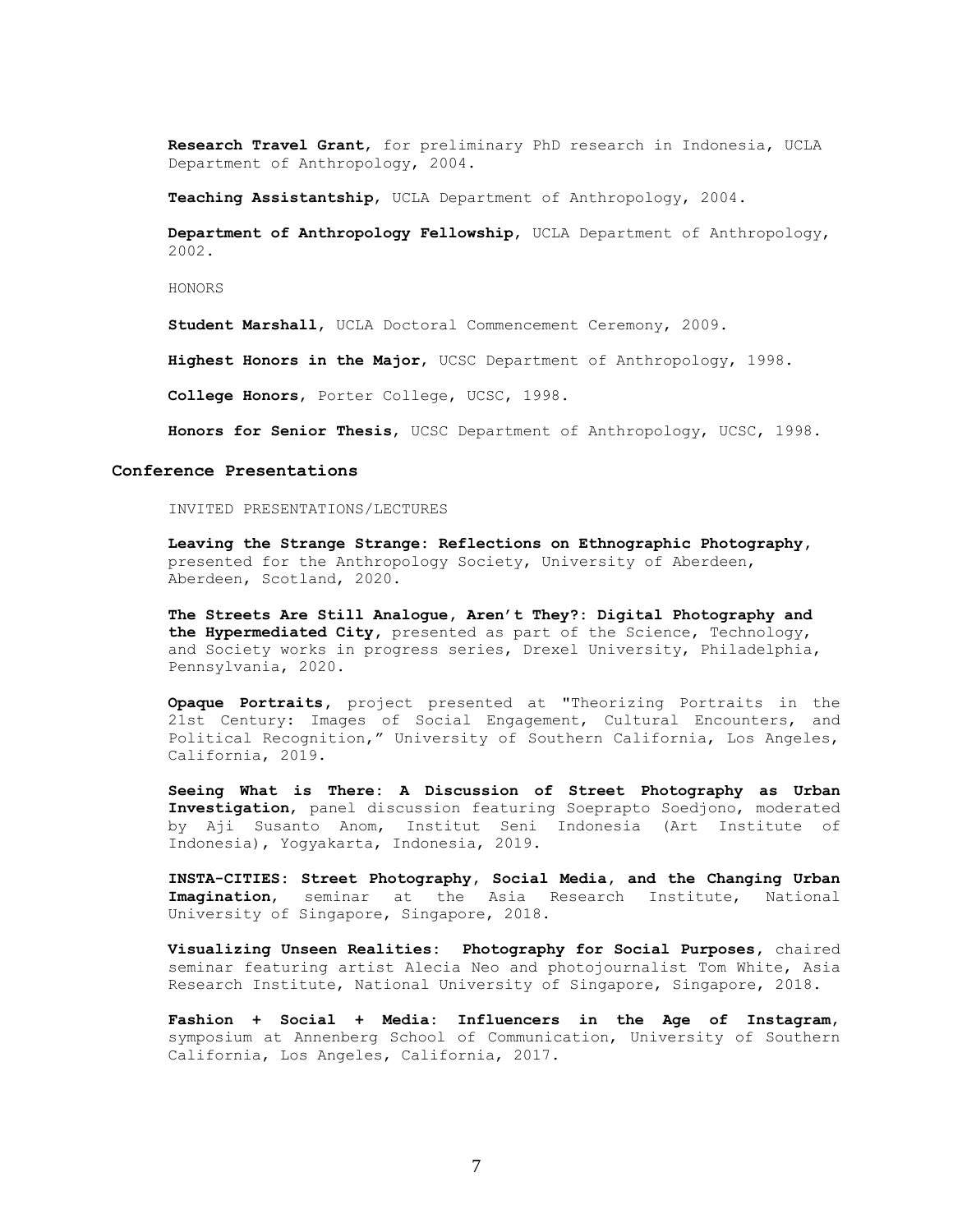**Influence Fatigue, or Why I am No Longer a Street Style Blogger**, invited talk for the graduate seminar of Fiber Science and Apparel Design department at Cornell University, Ithaca, New York, 2017.

**Fashion in a Digital World**, invited talk at @america, the US Embassy's Cultural Center, Pacific Place Mall, Jakarta, Indonesia, 2016.

**What Comes after the Street Style Blog: A Status Update from the Sidewalks of Fashion Week**, invited talk for the Fashion Studies M.A. in Liberal Studies program, The Graduate Center, City University of New York, New York, 2016.

**Beyond the Blog: Social Media & Visual Arts**, panel for Philly Tech Week, University of Pennsylvania, Philadelphia, Pennsylvania, 2016.

**Wearing Whatever: Observations from Four Years of Street Style Photography**, invited talk as part of the University of Cincinnati Anthropology Colloquium, AY15-16 Lecture Series of Charles Phelps Taft Research Center, Cincinnati, Ohio, 2016.

**Urban Fieldnotes: Auto-Ethnography and Street Style Blogging**, invited talk as part of the launch of the book *Fashion Studies: Research Methods, Sites and Practices*, Parsons The New School for Design, New York, New York, 2016.

**My Life as a Street Style Blogger**, guest presentation at Fashion & Business, Temple University, Philadelphia, Pennsylvania, 2015.

**Imagining Cosmopolitanism: India's Emerging Youth Culture Industry**, discussant for an Urban Studies Graduate Colloquium talk by Ethiraj Dattatreyan, URBS Office, University of Pennsylvania, Philadelphia, Pennsylvania, 2015.

**Navigating the Blogipelago: Indonesian Fashion Online,** Southeast Asia Program Lunchtime Talk, Cornell University, Ithaca New York, 2015.

**In the Wilderness of a Troubled Genre**, discussant and panelist on a session on the film "In the Wilderness of a Troubled Genre," along with John Bishop (filmmaker) and John Jackson (University of Pennsylvania) at the Screening Scholarship Media Festival, University of Pennsylvania, Philadelphia, Pennsylvania, 2014.

**Silkscreen Revolution: Indonesian DIY Culture and the Ethos of a Creative Economy**, paper given as part of the invited panel, "DIY Fashion," for the Fashion Studies MA program at Parsons, the New School for Design, New York City, New York, 2012.

**Authenticity in Punk: Historical, Contemporary, Transnational and Local Perspectives,** roundtable at the annual meeting of the Popular Culture Association/American Culture Association in Boston, Massachusetts, 2012.

**Made in Indonesia: DIY Clothing Production and the Re-Branding of Nation**, a *keynote address* presented at "Trans/national Clothing: Production and Consumption," Bath Spa University, Bath, United Kingdom, 2011.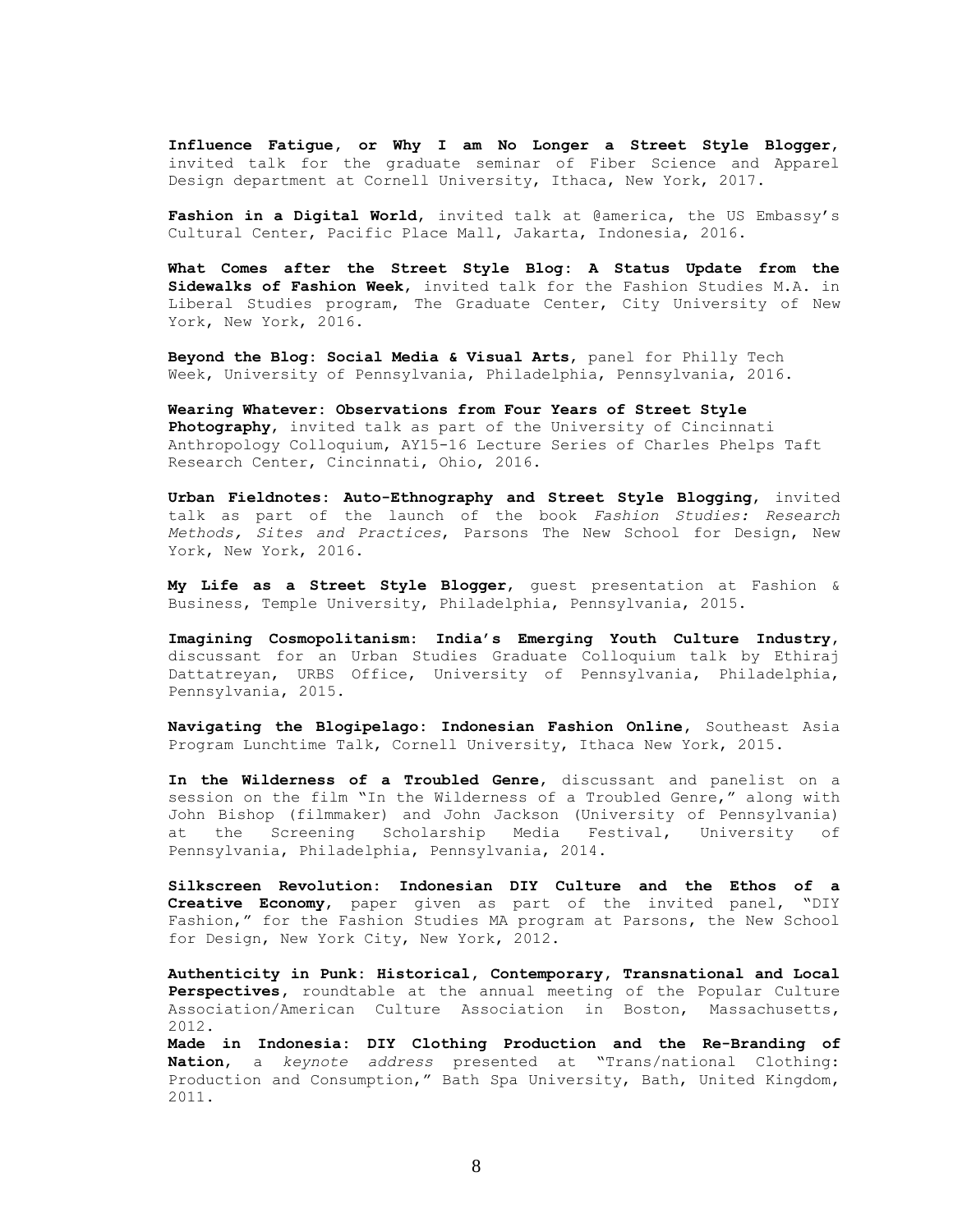**Fashioning the Global: Youth Style and Identity in Post-New Order Indonesia**, lecture at Common Room Networks Foundation, Bandung, Indonesia, 2007.

REFEREED CONFERENCE PANELS CHAIRED/ORGANIZED

**Portraiture, Portrayal (and Betrayal)**, panel presented at the annual meeting of the American Anthropology Social, Washington, D.C. Featuring papers presented by Brent Luvaas (Drexel University), Jenny Chio (Emory University), Zeynep Gürsel (Macalester University), Stephanie Sadre-Orafai (University of Cincinnati), and Zoe Bray (Hebrew University of Jerusalem), 2017.

**The Social Lives of Images**, panel presented at "In/visibility: Projects, Media, Politics," a joint meeting of the American Ethnological Society and the Society for Visual Anthropology, Boston, Massachusetts. Featuring papers by Brent Luvaas (Drexel University), Steve Moog (University of Arkansas), Jane Ferguson (University of Sydney), Amrita Ibrahim (Harvard University), Jonathan S. Marion (University of Arkansas), Kristen Ghodsee (Bowdoin College), Chitra Venkataramani (Johns Hopkins University), Laura-Zoë Humphreys (Johns Hopkins University), and Noam Osband (University of Pennsylvania), 2014.

**Indonesia On(the)Line: National Culture in the Digital Age**, panel sponsored by the Indonesia and East Timor Studies Committee to be held at the annual meeting of the Association for Asian Studies, San Diego, California. Featuring papers by James B. Hoesterey (Emory University), Jeremy Wallach (Bowling Green State University), Merlyna Lim (Arizona State University, and Brent Luvaas (Drexel University). The Discussant was Suzanne Brenner (UC San Diego), 2013.

**History of Indonesia**, panel at the annual meeting of the Association for Asian Studies, Hawaii Convention Center, Honolulu, Hawaii. Featuring papers by Huub De Jonge (Radboud University Nijmegen), Hans H.E.G. Hagerdal (Linnaeus University), Ita Ahyat (University of Indonesia), Woonkyung Yeo (University of Washington), Raden Alpha Amirrachman (Universitas Sultan Ageng Tirtayasa), and Brent Luvaas (Drexel University), 2011.

**Off the Street**, panel at Fashion in Fiction: The Dark Side, Westphal College of Media, Arts and Design, Drexel University, Philadelphia, Pennsylvania. Featuring papers by Jessica Harris (Independent Scholar), Emily Keats (Colorado State University), Jin Nakamura (The University of Tokyo), and Brent Luvaas (Drexel University), 2011.

**Contesting Genre in Indonesia and on the World Stage**, panel at the annual meeting of the Society for Ethnomusicology, Wesleyan University, Middletown, Connecticut. Featuring papers by Jeremy Wallach (Bowling Green State University), R. Anderson Sutton (University of Wisconsin, Madison), René Lysloff (UC Riverside), and Brent Luvaas (UCLA), 2008.

**Self-Conscious Self-Commodification in Late Capitalism**, panel coorganized and co-chaired with Alexis Bunten at annual meeting of the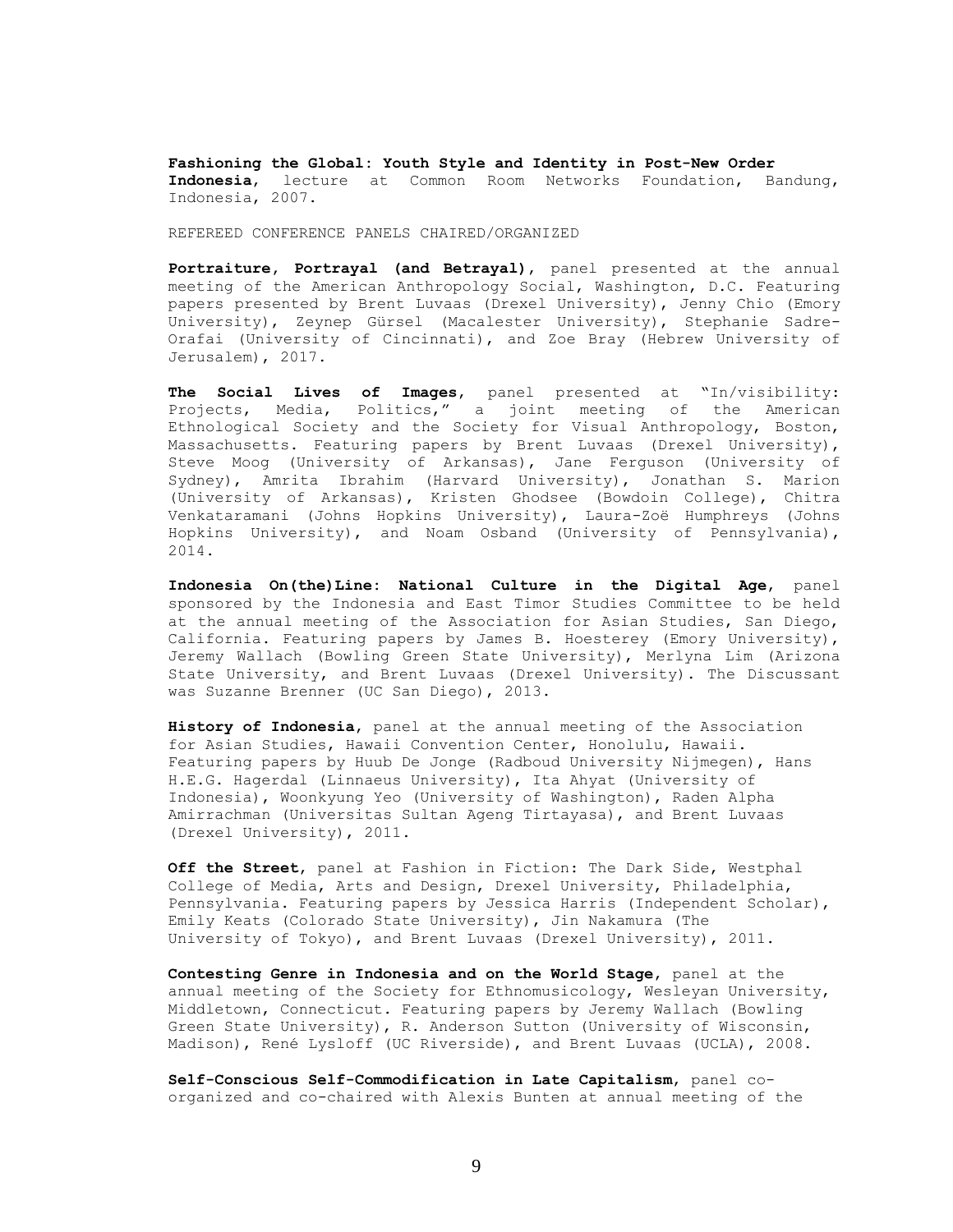American Anthropological Association in San Jose, California. Featuring papers by Alexis Bunten (UC Berkeley/Humboldt State University), Nelson Graburn (UC Berkeley), and Sasha David (UCLA), 2006.

REFEREED CONFERENCE PRESENTATIONS

**Creators, Communities and Connectedness: A roundtable on Global Dimensions of Social Media Entertainment and Wanghong**, roundtable presented at the annual meeting of the International Communication Association, organized by David Craig (USC) and Stuart Cunningham (QUT), held virtually, 2021.

**The Aesthetics of Development: Reconsidering Indicators**, roundtable presented at "Raising Our Voices," a virtual conference sponsored by the American Anthropological Association. Organized by Zoe Geyman (Washington University), featuring Morgan G. Ames (UC Berkeley), Margaret MacDonald (York University), Samuel Shearer (Washington University), and William T.S. Mazzarella (University of Chicago), 2020.

**A Divergence of Vision: Street Photography as Method in Ethnographic Work,** paper presented at the joint meeting of the American Ethnological Society and the Society for Visual Anthropology, Philadelphia, Pennsylvania, 2018.

**Portraits of Exceptions: Towards a Visual Anthropology of the Singular,** paper presented at the annual meeting of the American Anthropological Association, Washington, D.C., 2017.

**Insta-Jakarta: Mobile Media, Digital Cameras, and the Emergence of an Indonesian Street Photography Tradition**," paper presented at the annual meeting of the Mid-Atlantic Chapter of the Association for Asian Studies (MARAAS), Drexel University, Philadelphia, Pennsylvania, 2017.

**Instanesia: Social Media and Online Influence in the Southeast Asian "Blogipelago**," paper presented at the annual meeting of the International Communication Association, San Diego, California, 2017.

**Instagramming the City: Street Photography in the Era of the iPhone**, paper presented at the annual meeting of the Visual Research Conference at the American Anthropological Association's annual meeting, Minneapolis, Minnesota, 2016.

**Life after Trends: What We Wear When We Wear Whatever**, paper presented at the annual meeting of the Popular Culture Association, Seattle, Washington, 2016.

**Street Style Anthropology: Lessons from the Fashion Blogosphere**, paper presented at the annual meeting of the American Anthropological Association, Denver, Colorado, 2015.

**After Anonymity: Visual Ethics and the Culture of Online Self-Promotion**, paper presented at the annual meeting of the American Anthropological Association, Washington D.C., 2014.

**Internet Famous in Real Life: Negotiating Style Stardom at New York Fashion Week**, paper presented at the annual meeting of the Popular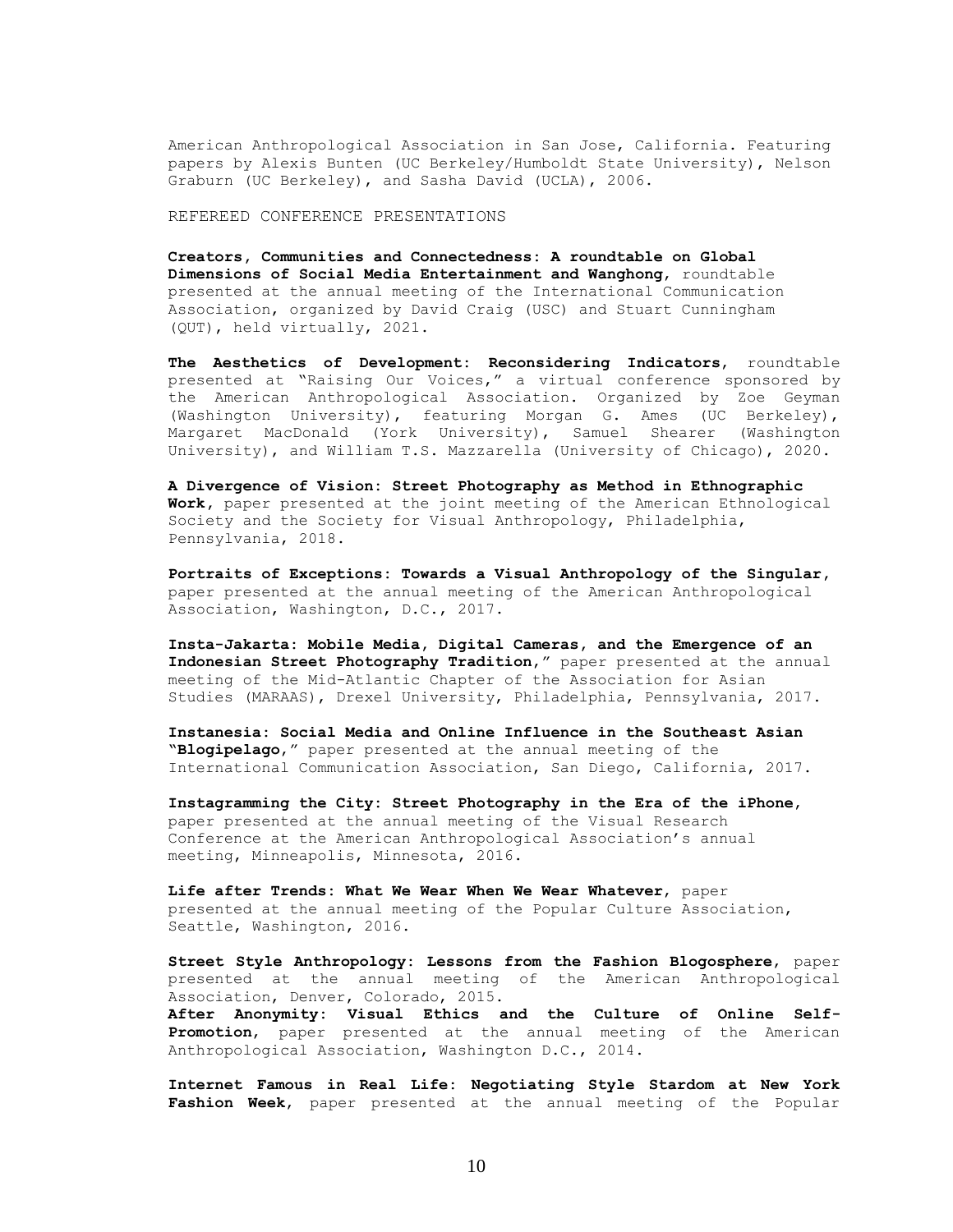Culture Association/American Culture Association, Chicago, Illinois, 2014.

**The Social Lives of Street-Style Photographs**, paper presented at "In/visibility: Projects, Media, Politics," a joint meeting of the American Ethnological Society and the Society for Visual Anthropology, Boston, Massachusetts, 2014.

**Street Style Ethnography: Photographing the Urban Fashion Zeitgeist**, paper presented at the Visual Research Conference at the annual meeting of American Anthropological Association, Chicago, Illinois, 2013.

**Is There a Philadelphia Look?: Studying the Aesthetics of Place through Street Style Photography**, paper presented at Futures of Visual Anthropology, Temple University, Philadelphia, Pennsylvania, 2013.

**Indonesia as Accessory: Re-Imagining National Identity through Indonesian Personal Style Blogs**, paper presented at the annual meeting of the Association for Asian Studies, San Diego, California, 2013.

**Fashion's World Cities through an Amateur's Lens: The Contested Geography of Street Style Blogs**, paper presented at the annual meeting of the Popular Culture Association/American Culture Association, Washington, DC, 2013.

**We Are All Sellouts Now: Indonesia's Indie Scene Cashes in — And Dresses Up**, paper presented at "Participatory Pop: Lifestyles, Audiences, and Fan Culture in 20th Century Southeast Asia," a workshop sponsored by and held at KITLV, Jakarta, Indonesia, 2013.

**Imagining a New Indonesian Aesthetic: Indonesian Fashion Design for the 21st Century**, paper presented at the annual meeting of the American Anthropological Association, San Francisco, California, 2012.

**Affirmative Ethnography: Indonesian DIY Media and the Co-Production of "the Field",** paper presented at the annual meeting of the American Anthropological Association, Montreal, Canada, 2011.

**Brand-It-Yourself: Indonesian DIY Fashion Comes of Age**, paper presented at the joint annual meeting of the Popular Culture Association and The American Culture Association, San Antonio, Texas, 2011.

**Up from Underground: Indonesian Counterculture after Suharto**, paper presented at the annual meeting of the Association for Asian Studies, Hawaii Convention Center, Honolulu, Hawaii, 2011.

**The Social Brand: Indonesian Indie Fashion after the Death of the Designer**, paper presented at the annual meeting of the American Anthropological Association," New Orleans, Louisiana, 2010.

**What is the "Street" in Indonesian Street Style?**, paper presented at Fashion in Fiction: The Dark Side, Westphal College of Media, Arts, and Design, Drexel University, Philadelphia, Pennsylvania, 2010.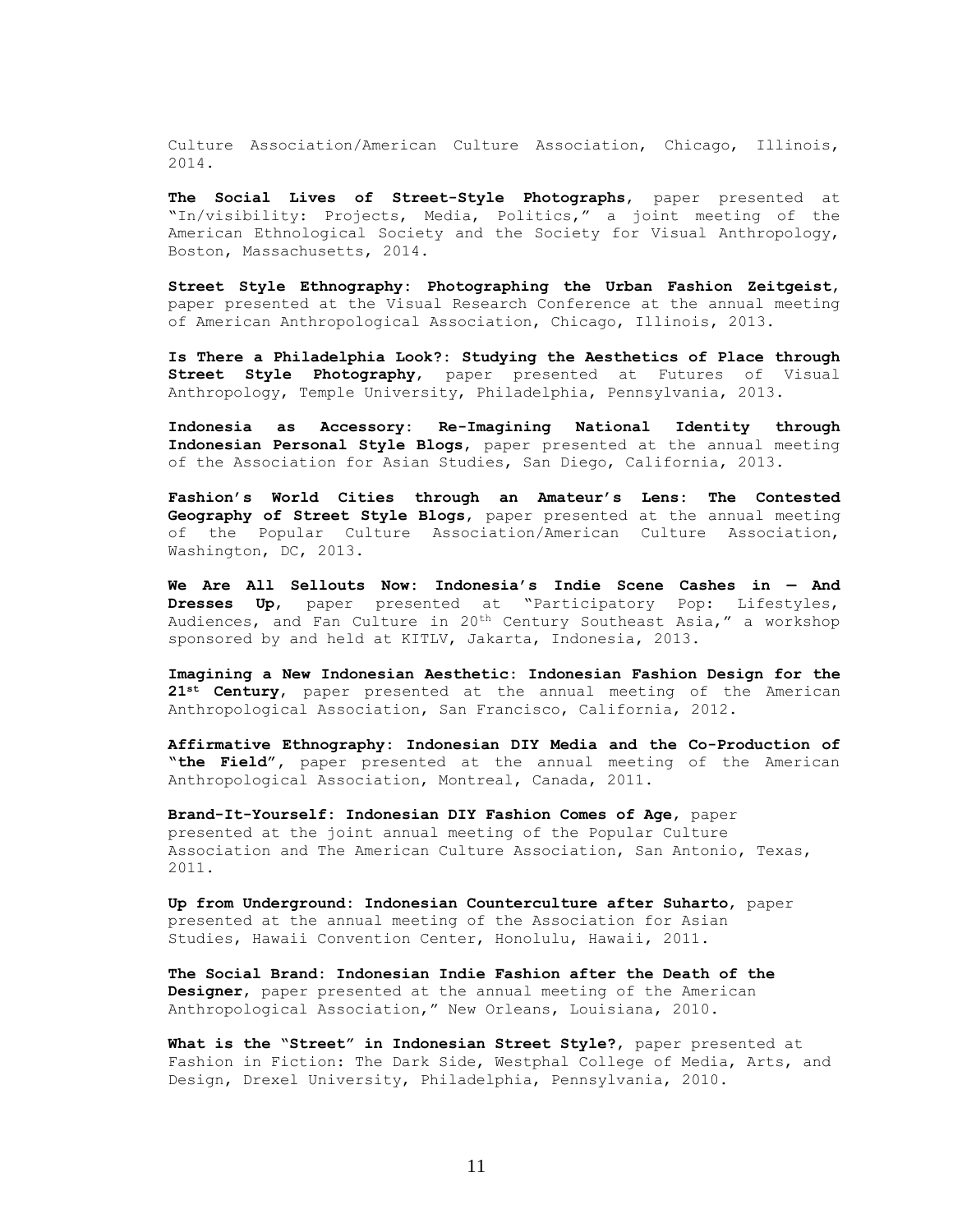**Exemplary Centers and Musical Elsewheres: The Problem of "Roots" in Indonesian Underground Rock**, paper presented at the annual meeting of the International Association for the Study of Popular Music (IASPM US), Loyola University, New Orleans, Louisiana, 2010.

**Cut'n'Pasted: On the Globalized Aesthetics of Indonesian Indie Clothing Design**, paper presented at the annual meeting of the American Anthropological Association, Philadelphia, Pennsylvania, 2009.

**This is not World Music: Indonesian Indie Pop and the Aesthetics of Deterritorialization**, paper presented at the annual meeting of the International Association for the Study of Popular Music(IASPM-US), University of California, San Diego, 2009.

**Indie Internationalism: Indonesian Underground Pop and the New Politics of Youth Identity**, paper presented at the first annual UCLA Indonesian Studies Graduate Student Conference, University of California, Los Angeles, 2009.

**Independent of What?: Indonesian Record Labels and the Culture of "Indie" Production**, paper presented at the annual meeting of the American Anthropological Association, San Francisco, California, 2008.

**The Dislocation of Indonesian Indie Pop**, paper presented at the annual meeting of the Society for Ethnomusicology, Wesleyan University, Middletown, Connecticut, 2008.

**Designing Youth: The Production of Style in Information-Age Indonesia**, paper presented at the annual meeting of the Society for Cultural Anthropology, Long Beach, California, 2008.

**Republik DIY: The Rise of Indonesia's "Youth Independent Movement"**, paper presented at the UC Berkeley/UCLA Joint Conference on Southeast Asian Studies, Berkeley, California, 2008.

**Democracy by Design: The Production of Fashion in Information-Age Indonesia**, paper presented at the annual meeting of the American Ethnological Society, Wrightsville Beach, North Carolina, 2008.

**Designer Democracy: DIY Fashion Culture in Post-New Order Indonesia**, paper presented at the annual meeting of the American Anthropological Association in Washington DC, 2007.

**The Accessorized Self: Indonesian Teen Magazines and the Making of "Modern" Youth**, paper presented at Media and Identity in Asia, the Media Asia Research Group annual conference in Miri, Malaysia, 2006. **Authenticity is So 1990s: Electroclash Performance and the Politics of the Superficial**, paper presented at the annual meeting of the Society for the Anthropology of North America, Atlanta, Georgia, 2004.

**Electro Clashes: The Politics, Practice, and Performance of an Electronic Dance Music**, paper presented at the Hawaii International Conference on Arts and Humanities, Honolulu, Hawaii, 2004.

**Courses Taught**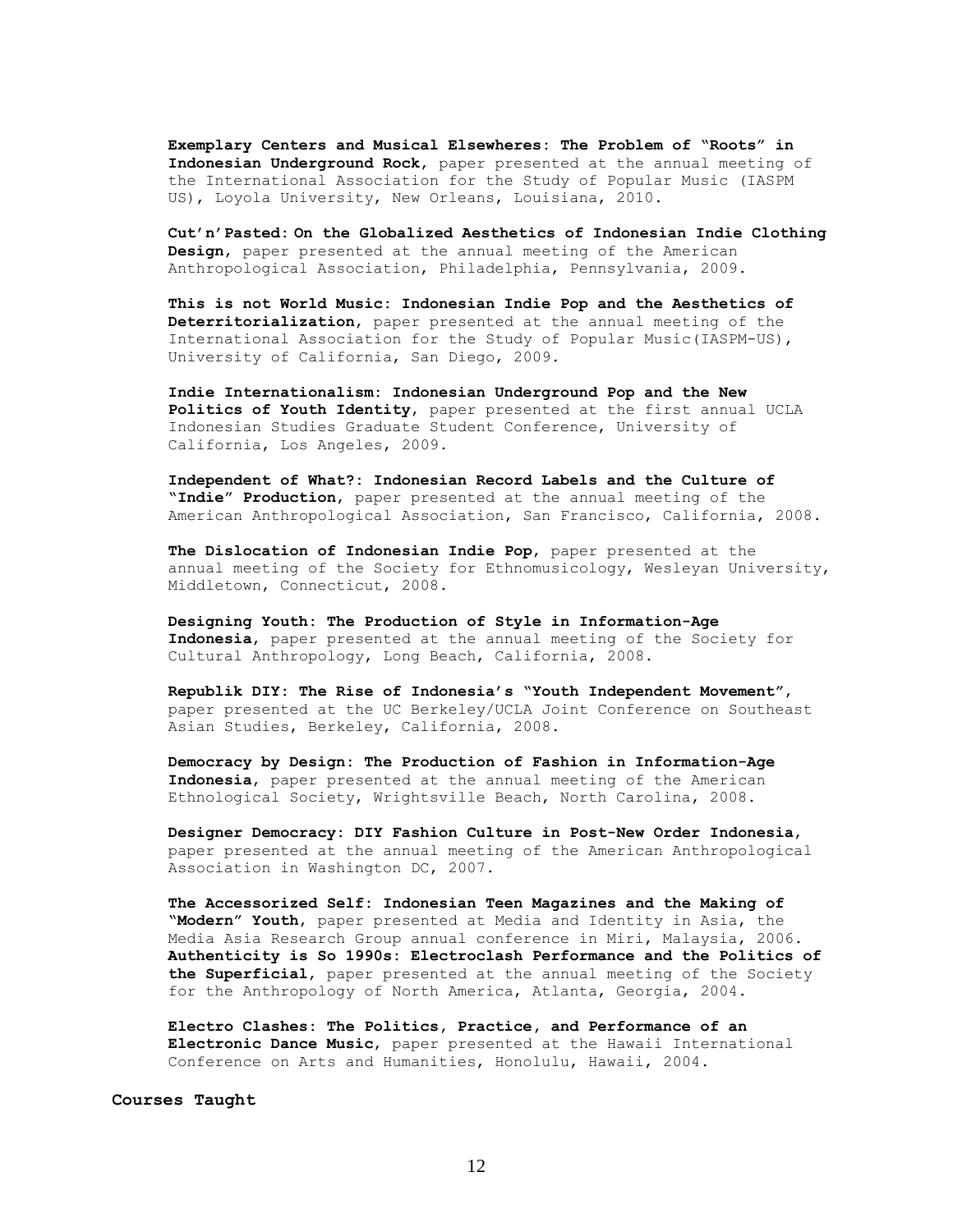**Digital Culture,** Global Studies 351, Drexel University.

**Becoming Global**, Global Studies 101, Drexel University.

**Visual Methods Lab**, Communication, Culture, & Media 804, Graduate Seminar, Drexel University.

Fashioning the City, Honors 301-011, co-taught with Jennifer Ayres, Pennoni Honors College, Drexel University.

**Photography and the City**, Honors 301-011, Pennoni Honors College, Drexel University.

**Ethnography,** Communication, Culture, & Media 804, Graduate Seminar, Drexel University.

**Street Ethnography,** Anthropology T180, Drexel University.

**Digital Ethnography**, Anthropology 375, Drexel University.

**Digital Detox**, Anthropology T280, Drexel University.

**Material Culture**, Anthropology 380, Communication Culture, & Media 735, Drexel University.

**Virtual Identities**, Communication, Culture, & Media 801, Graduate Seminar, Drexel University.

**Seminar in Ethnography**, Anthropology 390, Drexel University.

**Visual Anthropology,** Anthropology 345, Drexel University.

**Digital Subjects/Subjectivities,** Communication, Culture, & Media 801/802, Graduate Seminar, Drexel University.

**Anthropology of Youth,** Anthropology 225, Drexel University.

**Media Anthropology**, Anthropology 330, Drexel University.

**Indonesian Pop Culture**, Anthropology 212, Drexel University.

**The Anthropology of Cyberspace**, Anthropology 355, Drexel University.

**Cultural Diversity: Introduction to Cultural Anthropology**, Anthropology 101, Drexel University.

**Introduction to Cultural Anthropology**, Anthropology 101, Department of Earth Science, Santa Monica College.

**The Marketing of Ethnicity**, OASIS, a program for Seniors (funded by the National Endowment of the Humanities), Los Angeles, California.